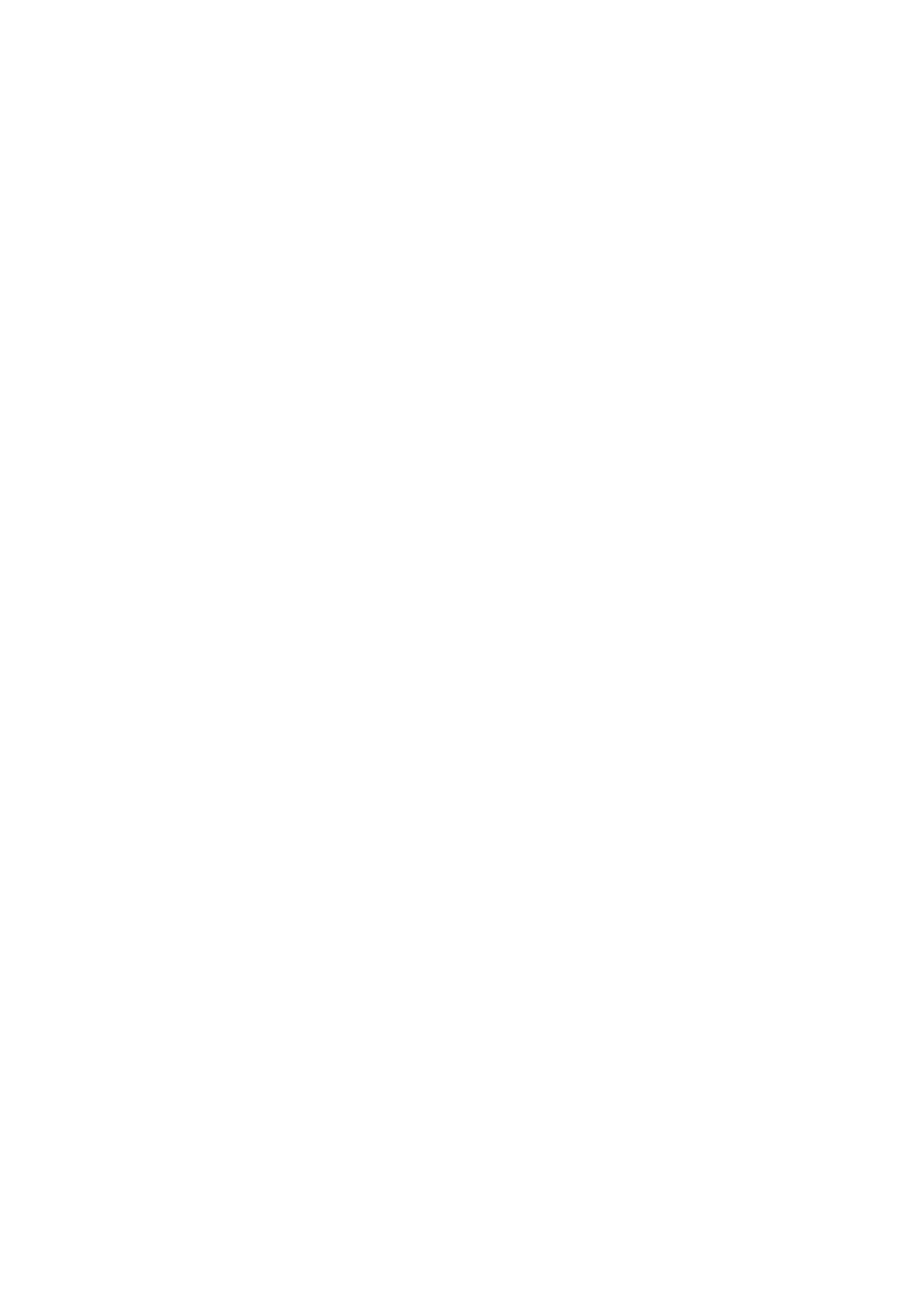## **NORTHERN TERRITORY OF AUSTRALIA**

As in force at 15 November 1995 \_\_\_\_\_\_\_\_\_\_\_\_\_\_\_\_\_\_\_\_

\_\_\_\_\_\_\_\_\_\_\_\_\_\_\_\_\_\_\_\_

## **NORTHERN TERRITORY PRODUCTS SYMBOL ACT 1982**

#### **An Act to authorize the use of a products symbol to distinguish and promote the sale of products made in the Territory**

#### **1 Short title**

This Act may be cited as the *Northern Territory Products Symbol Act 1982*.

#### **2 Commencement**

This Act shall come into operation on a date to be fixed by the Administrator by notice in the *Gazette*.

#### **3 Interpretation**

(1) In this Act, unless the contrary intention appears:

*container* includes a basket, tray, packaging, wrapper, bottle or receptacle of any kind, whether open or closed, in or with which a product is or is intended to be contained, covered, enclosed or packed.

*inspector* means a person appointed under section 8(1).

*product* includes an article resulting from agriculture, horticulture, forestry, a rural industry, an extractive industry, fishing, aquaculture, and an article declared by the Minister, by notice in the *Gazette*, to be a product for the purposes of this Act.

*sell* includes:

- (a) sell (whether by wholesale or retail), barter or exchange;
- (b) agree to sell or offer or expose for sale;
- (c) receive, keep or have in possession for sale; and
- (d) send, forward or deliver for or on sale;

*symbol* means the form of design, irrespective of its size and colour, depicted in the Regulations.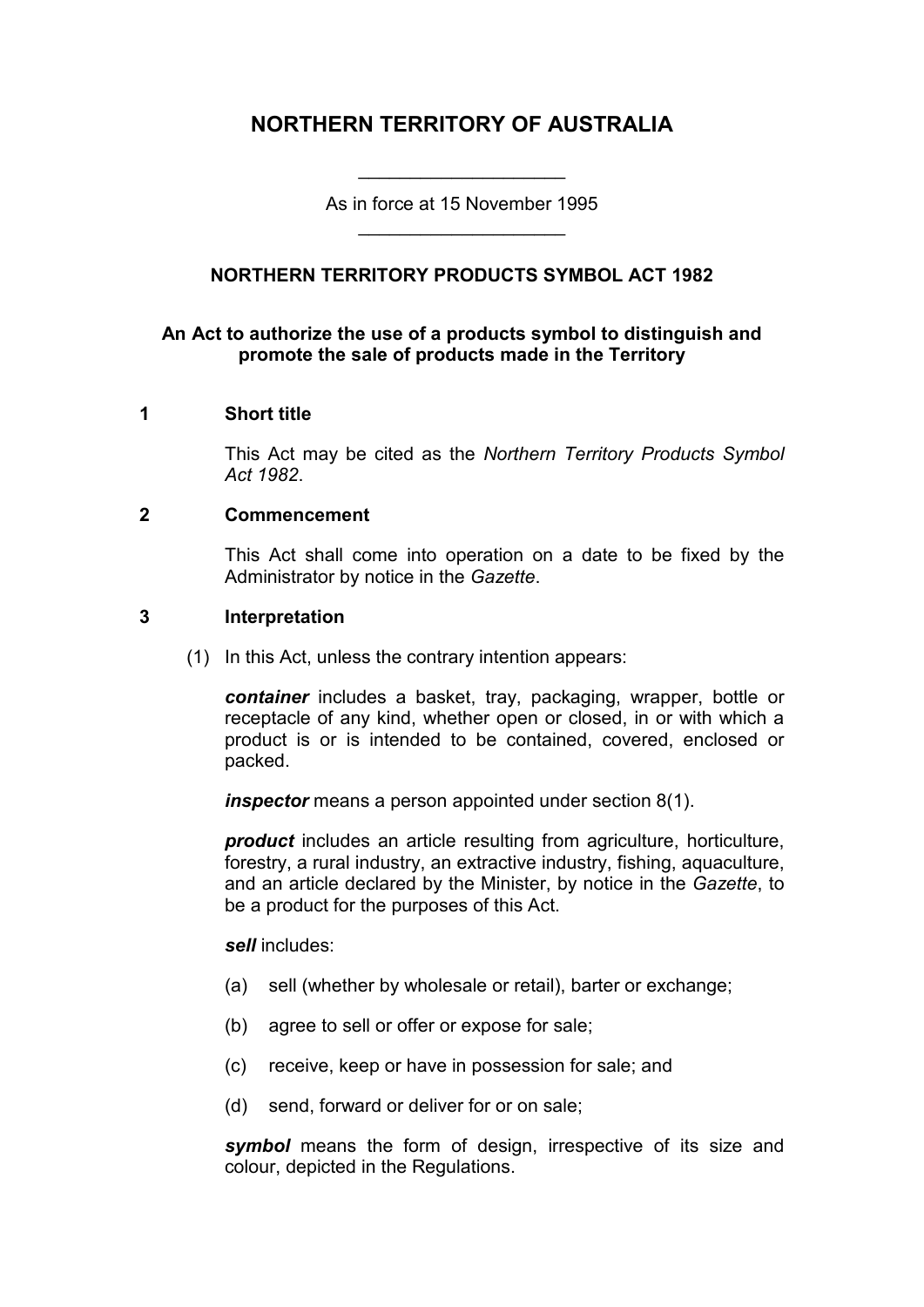- (2) For the purposes of this Act, a product is made in the Territory where:
	- (a) not less than half of the constituents of the product are of Territory origin and not less than half of the preparation, if any, carried out in respect of that product has been carried out in the Territory; or
	- (b) the preparation of the product has been carried out entirely in the Territory.

#### **4 Authority and notice of intention to use symbol**

- (1) Subject to this section and sections 5 and 7, a person who manufactures or sells a product which is made in the Territory is authorized to affix to the product or to a container of that product the symbol.
- (2) Subject to subsection (3), a person shall, not later than 28 days before commencing to affix the symbol to a particular product, or to the container of that product, made in the Territory, give written notice to the Minister of:
	- (a) his name and business address; and
	- (b) that product, including particulars of the grounds relied upon in section 3(2) for considering that product to be a product made in the Territory.

Penalty: \$200.

(3) A person who, within the 6 months immediately before the commencement of this Act, used the symbol in relation to a particular product made in the Territory and who, not later than 7 days after that commencement, gave to the Minister written notice of his name and business address and, in relation to the product, the information referred to in subsection (2)(b), is not guilty of an offence against subsection (2) in respect of the affixing of the symbol after the commencement of this Act to that product or a container of that product.

## **5 Minister may issue directions**

- (1) The Minister may, by notice in the *Gazette*, issue directions in respect of:
	- (a) the size and colour of, and any wording to appear with, the symbol to be affixed to a product or to a container of the product;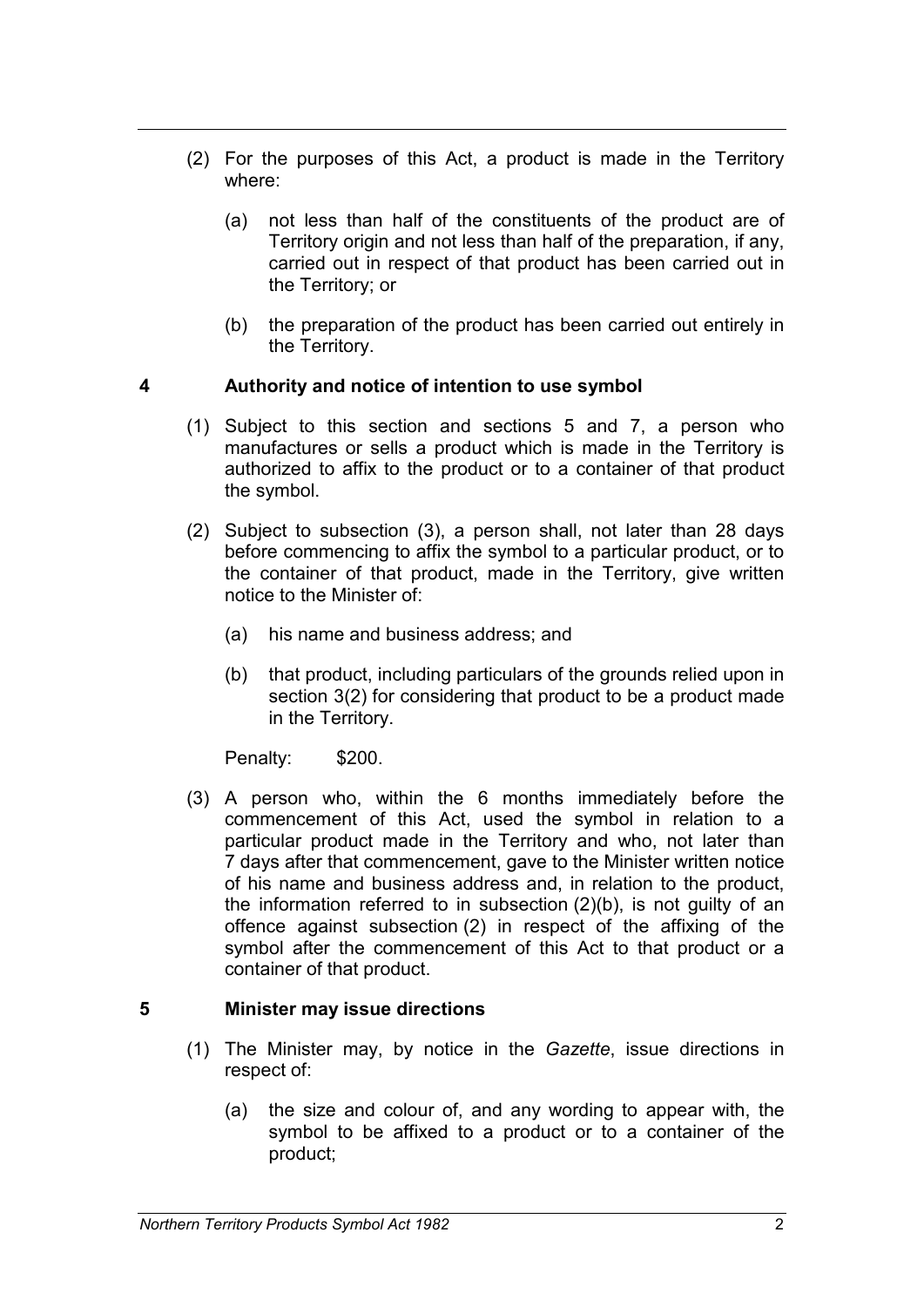- (b) the manner in which the symbol shall be used in respect of advertising carried out for a product made in the Territory; and
- (c) the manner in which a symbol shall be affixed to a product or a container of the product.
- (2) A person referred to in section 4(1) who:
	- (a) affixes to a product, or to a container of a product, made in the Territory; or
	- (b) advertises or causes to be advertised for sale a product made in the Territory,

otherwise than in accordance with directions, if any, issued under subsection (1), is guilty of an offence.

Penalty: \$200.

#### **6 Offences**

Subject to section 7, a person shall not:

- (a) affix, or cause or permit to be affixed:
	- (i) the symbol;
	- (ii) a design that is capable of being mistaken for the symbol; or
	- (iii) a design so nearly resembling the symbol as to be capable of being mistaken for the symbol,

to a product or to a container of the product; or

- (b) manufacture or sell a product to which, or a container of the product to which, is affixed:
	- (i) the symbol;
	- (ii) a design that is capable of being mistaken for the symbol; or
	- (iii) a design so nearly resembling the symbol as to be capable of being mistaken for the symbol,

if the product is a product which is not made in the Territory.

Penalty: For a first offence – \$250;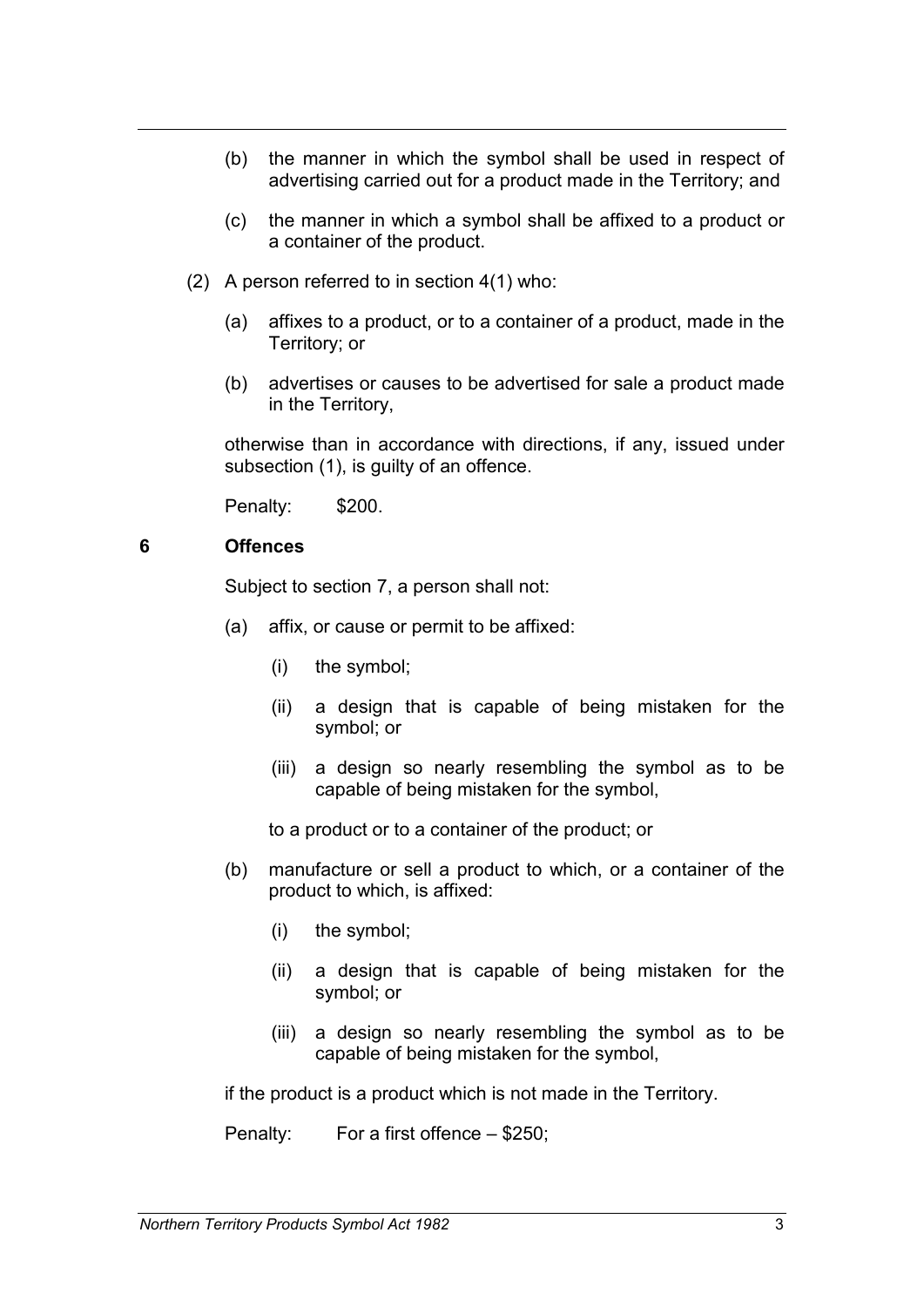#### for a second offence – \$500; and

for a third or subsequent offence – \$1,000.

#### **7 Minister may authorize use of symbol**

- (1) The Minister may, upon such terms and conditions as it thinks fit, by instrument in writing, authorize a person to affix the symbol to a product, or to a container of the product, which is not a product made in the Territory.
- (2) For the purposes of sections 4(2), (3) and 6, a product referred to in subsection (1) shall be deemed to be a product which is made in the Territory.

#### **8 Appointment of inspectors**

- (1) The Minister may, by notice in the *Gazette*, appoint a person to be an inspector for the purposes of this Act.
- (2) The Minister shall cause to be issued to each inspector a certificate signed by the Minister, in accordance with the form set out in Schedule 2, evidencing his appointment and the inspector shall produce the certificate whenever required so to do by a person in respect of whom he has exercised or is about to exercise any of his powers under this Act.
- (3) In proceedings for an offence against this Act, the production of a certificate referred to in subsection (2) shall be conclusive proof of the appointment of the inspector to whom that certificate relates.

## **9 Duties of inspectors**

- (1) An inspector shall ensure that the provisions of this Act relating to the symbol are being observed and, subject to the approval of the Minister, may commence and conduct prosecutions for offences against this Act.
- (2) Subsection (1) does not affect the right of a person other than an inspector to prosecute for an offence against this Act.

## **10 Powers of inspectors**

- (1) An inspector may, with such assistance as he considers necessary, during normal working hours, enter premises in or on which he believes, on reasonable grounds:
	- (a) that a product to which, or a container of the product to which, the symbol is affixed is produced, prepared or kept for sale; or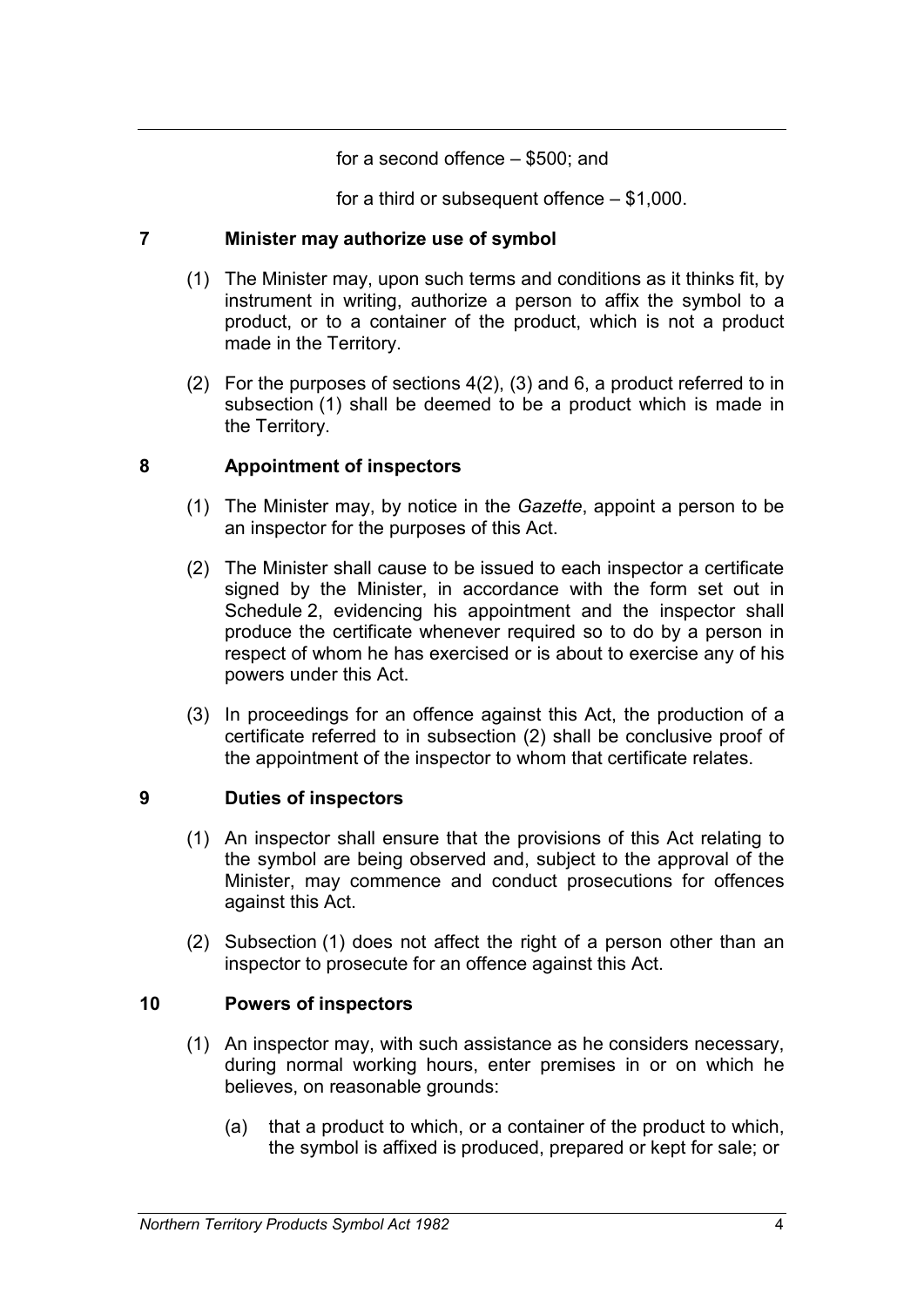- (b) that an offence against this Act is being or has been committed.
- (2) An inspector may:
	- (a) take possession or make copies of or take extracts from documents that appear to him to be connected in any manner with an act or omission constituting an offence against this Act; and
	- (b) take possession of goods or samples of goods for use as evidence in a prosecution for an offence against this Act.
- (3) Where, within 30 days after action has been taken under subsection (2), and a prosecution has not been commenced against the person from whose custody possession was taken of any documents, goods or samples, or against the owner of those documents, goods or samples, the inspector shall return those documents, goods or samples, forthwith to the person from whose custody they were taken.
- (4) In the exercise of his powers under this section an inspector shall conform so far as is practicable to such reasonable requirements of the person owning or using the premises in question as are necessary to prevent the working of the business or the conduct of operations on the premises being obstructed.

#### **11 Occupier to give assistance**

The occupier of premises and a person in charge or apparently in charge of premises shall give an inspector all reasonable assistance and all such information that he is capable of giving or is required by the inspector to give with respect to the exercise of that inspector's powers, and the discharge of that inspector's duties, under this Act.

## **11A Delegation by Minister**

- (1) The Minister may, by instrument in writing, delegate to a person any of his powers and functions under this Act, other than this power of delegation.
- (2) A power or function delegated under this section, when exercised or performed by the delegate, shall, for the purposes of this Act, be deemed to have been exercised or performed by the Minister.
- (3) A delegation under this section does not prevent the exercise of a power or the performance of a function by the Minister.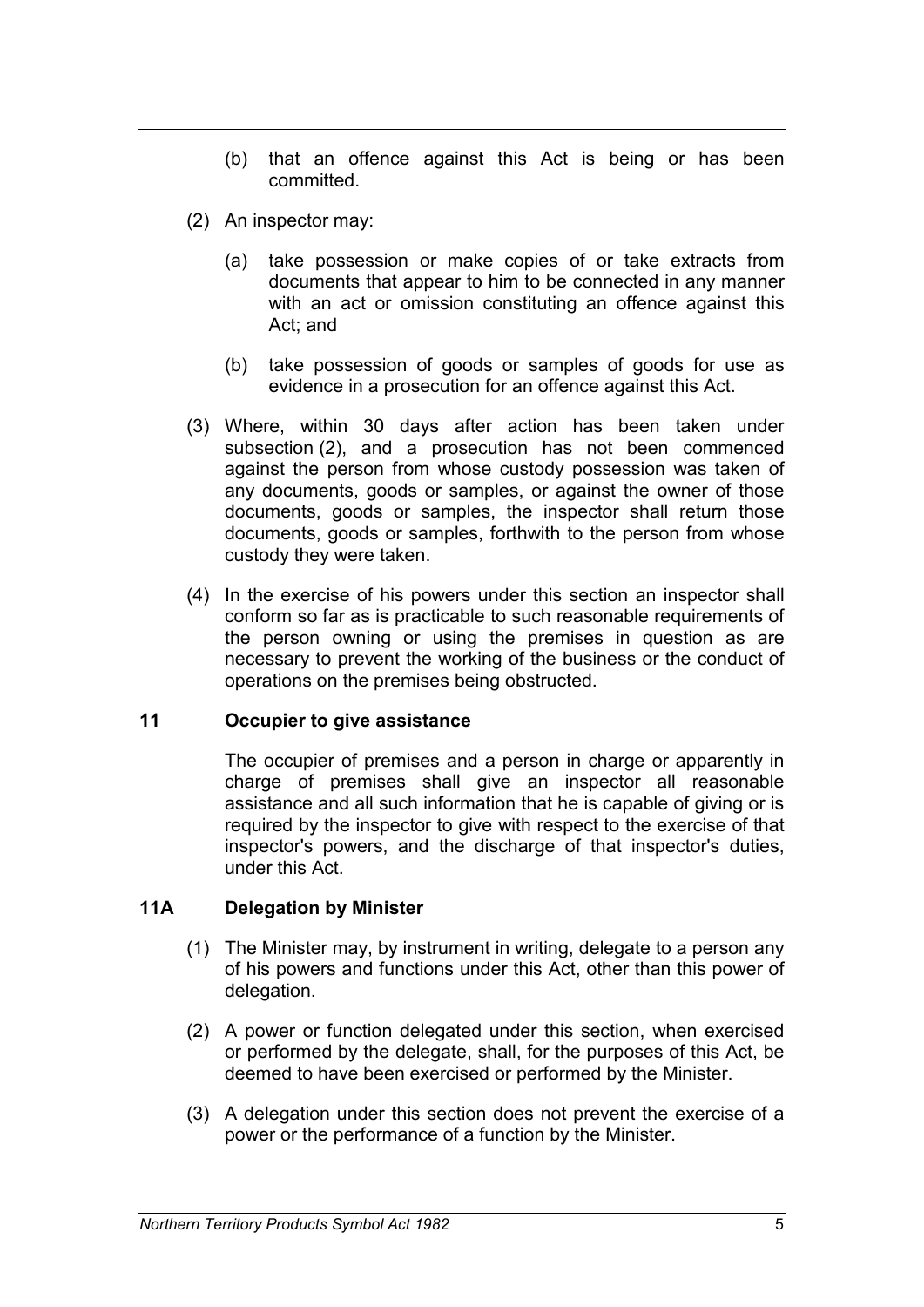#### **12 Person obstructing operation of Act**

(1) A person shall not obstruct a person acting under and in accordance with this Act.

Penalty: \$500.

- (2) Subject to subsection (3), for the purposes of subsection (1), a person who fails to give to a person acting under and in accordance with this Act any assistance which that second-mentioned person reasonably requests him to give, or information which that secondmentioned person is expressly authorized by this Act to call for or reasonably require, or who, when required to give such information, knowingly makes a misstatement in relation thereto, shall be treated as having obstructed that second-mentioned person.
- (3) A statement made pursuant to a requirement made under this section, shall not, if the person making the statement, at the time of making it, objected to doing so on the ground that it might tend to incriminate him, be admissible in evidence in a prosecution against the person for an offence not being the offence of contravening or failing to comply with this section.

#### **13 Secrecy**

A person shall not disclose information relating to a manufacturing process or trade secret used in carrying on or operating an undertaking, equipment or plant, that has been given to him or obtained by him under this Act, or in connection with the operation of this Act, unless the disclosure is made:

- (a) with the written consent of the person carrying on or operating the undertaking, equipment or plant;
- (b) in connection with the operation of this Act; or
- (c) subject to section 12(3), for the purposes of a legal proceeding arising out of this Act or of a report of such proceedings.

Penalty: \$500.

## **14 Vicarious liability**

(1) Subject to subsection (2), where an offence against this Act which has been committed by a body corporate is proved to have been committed with the consent or connivance of, or to be attributable to any neglect on the part of, a person who is or was a director, manager, secretary or other similar officer of the body corporate, or a person who was purporting to act in such capacity, that person as well as that body corporate, shall be deemed to be guilty of that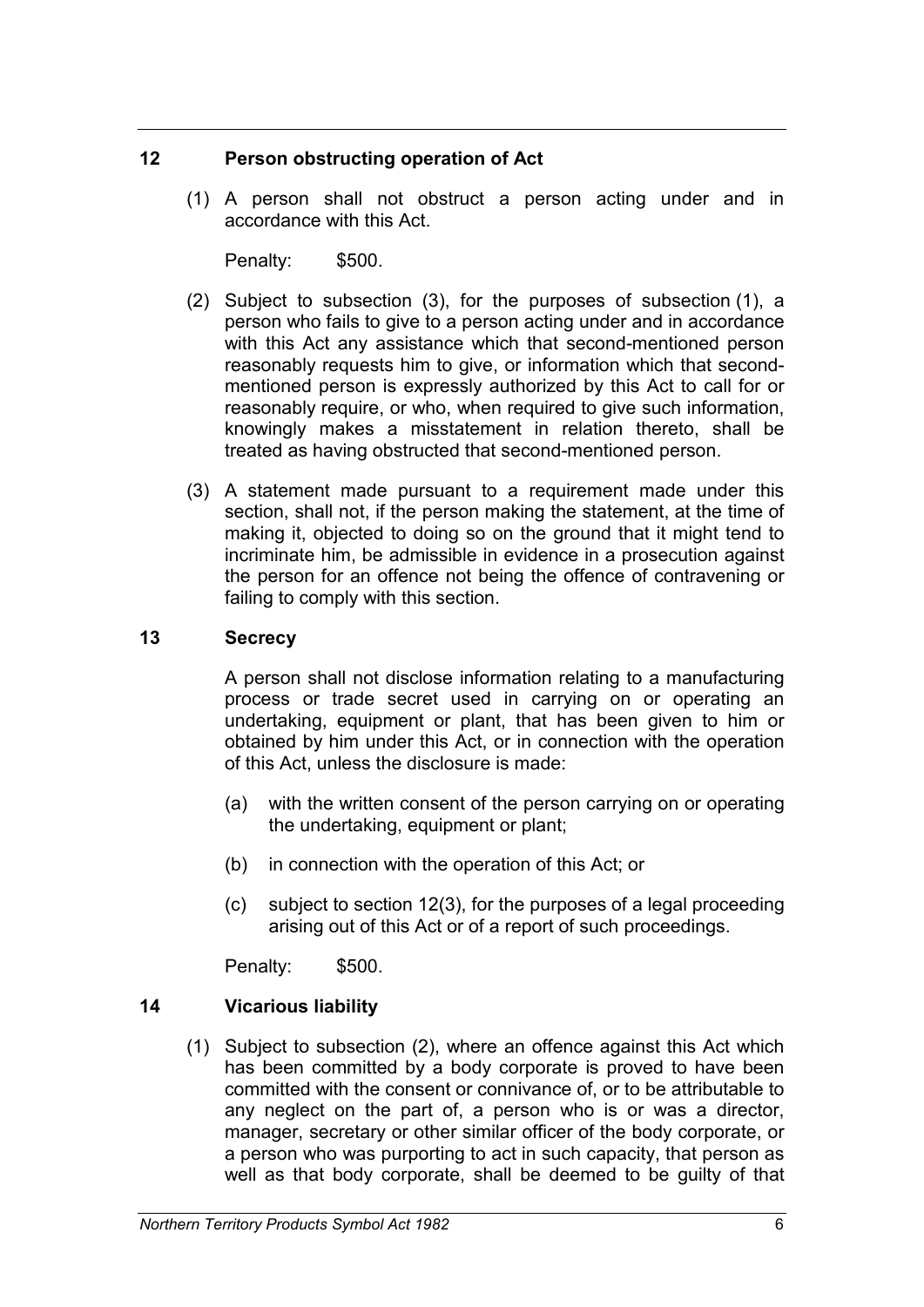offence and shall be liable to be proceeded against and punished accordingly.

(2) In respect of a prosecution for an offence deemed to have been committed against this Act, it shall be a defence for a person who would otherwise be liable to the penalties provided for the offence to prove that neither he nor an agent or servant of his did, or knew of the doing of, an act that constituted that offence or can reasonably be regarded as having been the cause or amongst the causes of that offence, or omitted to do, or knew of an omission to do, an act the omission whereof constituted that offence or the doing whereof can reasonably be regarded as a precaution that would have prevented that offence.

#### **15 Protection of certain persons**

No action or proceeding, civil or criminal, shall lie against a person for or in respect of an act or thing done in good faith by the person for the purposes of this Act.

## **16 Regulations**

- (1) The Administrator may make regulations, not inconsistent with this Act, prescribing all matters:
	- (a) required or permitted by this Act to be prescribed; or
	- (b) necessary or convenient to be prescribed for carrying out or giving effect to this Act.
- (2) Without limiting the generality of subsection (1), the Regulations may provide for:
	- (a) the form and design of the symbol and other matters relating to the symbol;
	- (b) the payment of a prescribed amount in lieu of a penalty which may otherwise be imposed for an offence against this Act; and
	- (c) the service of notices on persons alleged to have infringed this Act and particulars to be included in such notices.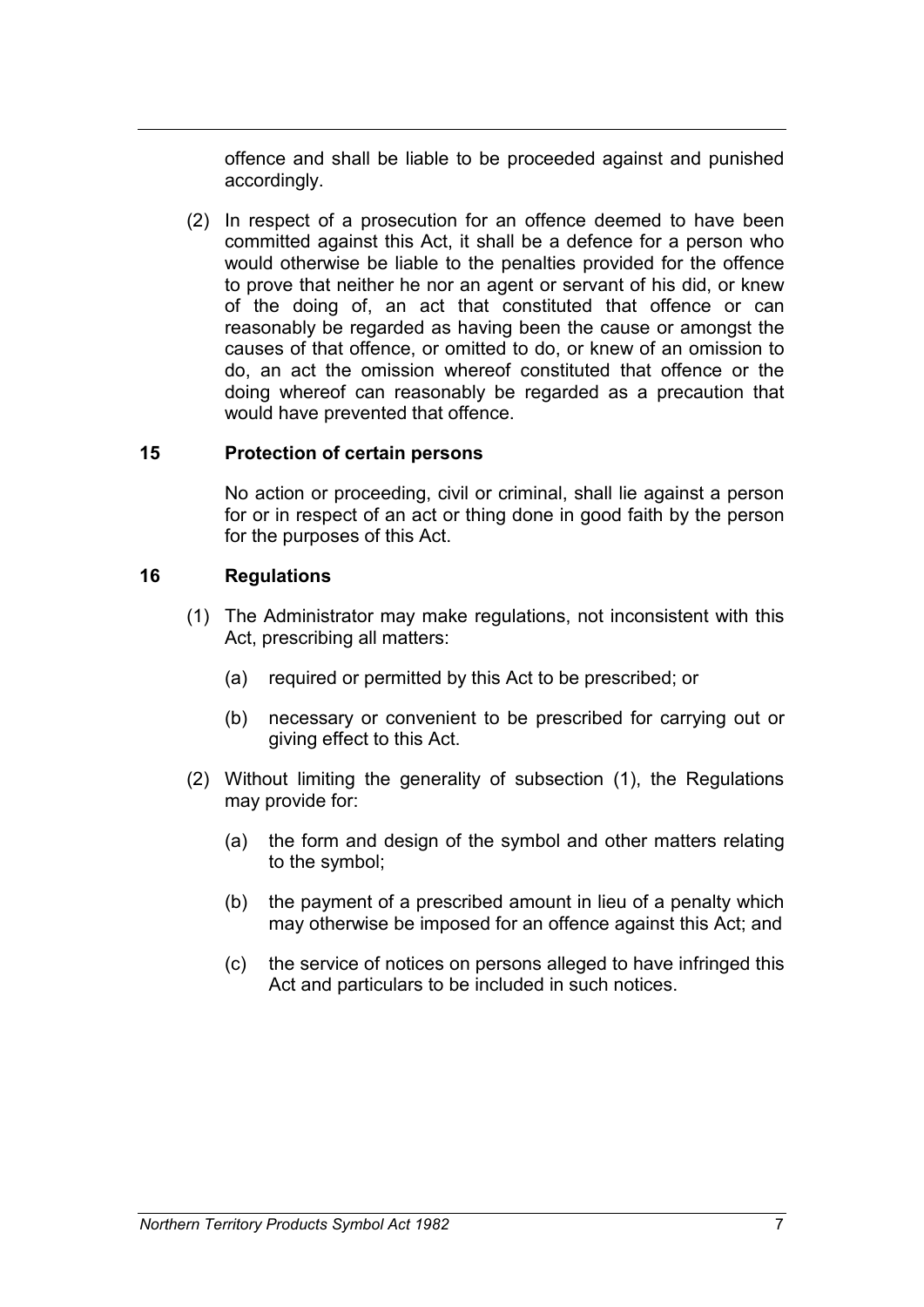## **Schedule 2**

## NORTHERN TERRITORY OF AUSTRALIA

## **NORTHERN TERRITORY PRODUCTS SYMBOL ACT**

section 8(2)

## **CERTIFICATE**

This is to certify that ...........................……………………………………….. was

(name)

on .................………………………….. 19…..., appointed to be an inspector for the purposes of the *Northern Territory Products Symbol Act 1982*.

> ................................... Minister